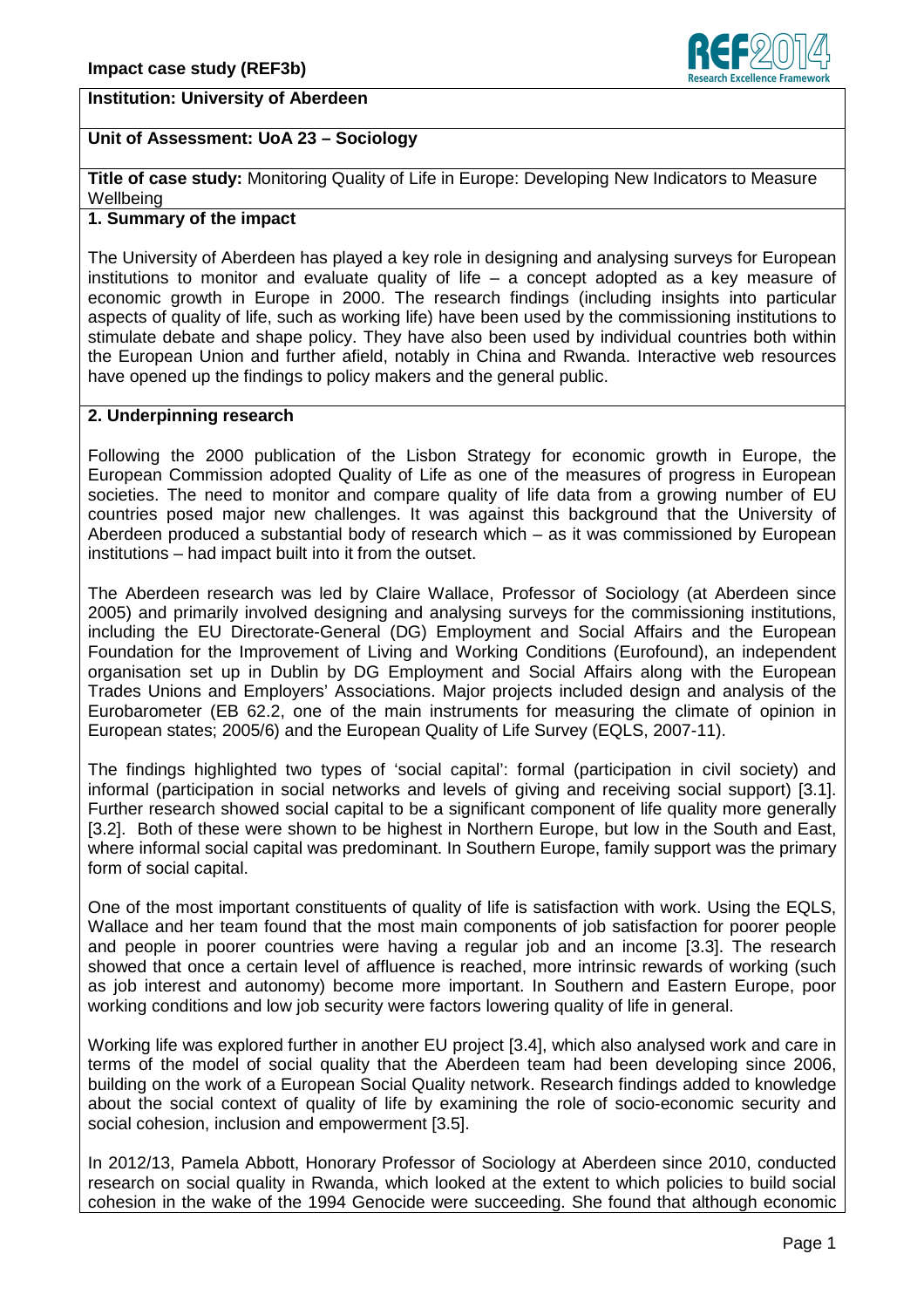

security and social integration at community level are improving there is less evidence that people are empowered and they are generally dissatisfied with their lives [3.6].

### **3. References to the research**

Academic publications:

- 3.1 Pichler, F. and Wallace, C. 2007. Patterns of Formal and Informal Social Capital in Europe. European Sociological Review 23(4): 423-436.
- 3.2 Wallace, C. and Pichler, F. 2009. More Participation, Happier Society? A Comparative Study of Civil Society and the Quality of Life. Social Indicators Research 93(2): 255-274.
- 3.3 Pichler, F. and Wallace, C. 2009. What are the Reasons for Differences in Job Satisfaction across Europe? Individual, Compositional and Institutional Explanations. European Sociological Review 25(5): 535-549.
- 3.4 Abbott, P. and Wallace, C. 2013. Social Quality, the Quality of Life and Parents with Young Children in Europe, pp. 27-54 in Moreno Minguez, A. (ed.), Family Wellbeing. European Perspectives. Social Indicators Research Series 49. London: Springer.
- 3.5 Abbott, P. and Wallace, C. 2012. Social Quality. A Way to Measure the Quality of Society. Social Indicators Research 108(1): 153-167.
- 3.6 Abbott, P. and Wallace, C. 2012. Happiness in Post-Conflict Rwanda, pp. 361-376 in Selin, H. and Davey, G. (eds.) Happiness across Cultures: Views of Happiness and Quality of Life in Non-Western Cultures. London: Springer Verlag.

### Supporting Grants:

2012-2013 European Foundation for the Improvement of Living and Working Conditions Quality of Society and Public Services.

2010-2011. European Foundation for the Improvement of Living and Working Conditions. Quality of Life in Candidate Countries: Croatia, FYROM and Turkey.

2010-2012. EU Seventh Framework Programme, Dissemination Grant for work and quality of life. Work-Care Synergies.

2008. European Foundation for the Improvement of Living and Working Conditions. Subjective Well Being in Europe.

2008. European Foundation for the Improvement of Living and Working Conditions. Comparison of 2003 and 2007 European quality of life surveys.

2006-2009. European Commission Sixth Framework Programme. Co-ordinator of project, Workcare. Social Quality and the Changing Relationship between Work, Care and Welfare in Europe, with 10 international partners,  $\epsilon$ 1.3 million.

2006-2007. European Foundation for the Improvement of Living and Working Conditions. Updating of Furl ife Database.

2005. European Foundation for the Improvement of Living and Working Conditions. Quality of Life in Europe, €135,000.

2004. DG Employment and Social Affairs (European Commission). *European Observatory on* Social Cohesion, Trust and Social Participation, €260,000.

### **4. Details of the impact**

The research described in Section 2 was commissioned primarily by the European Commission and its associated bodies. It was therefore designed to have impact by stimulating debate and shaping policy within these organisations. The findings have also been used by individual EU governments and beneficiaries beyond the EU.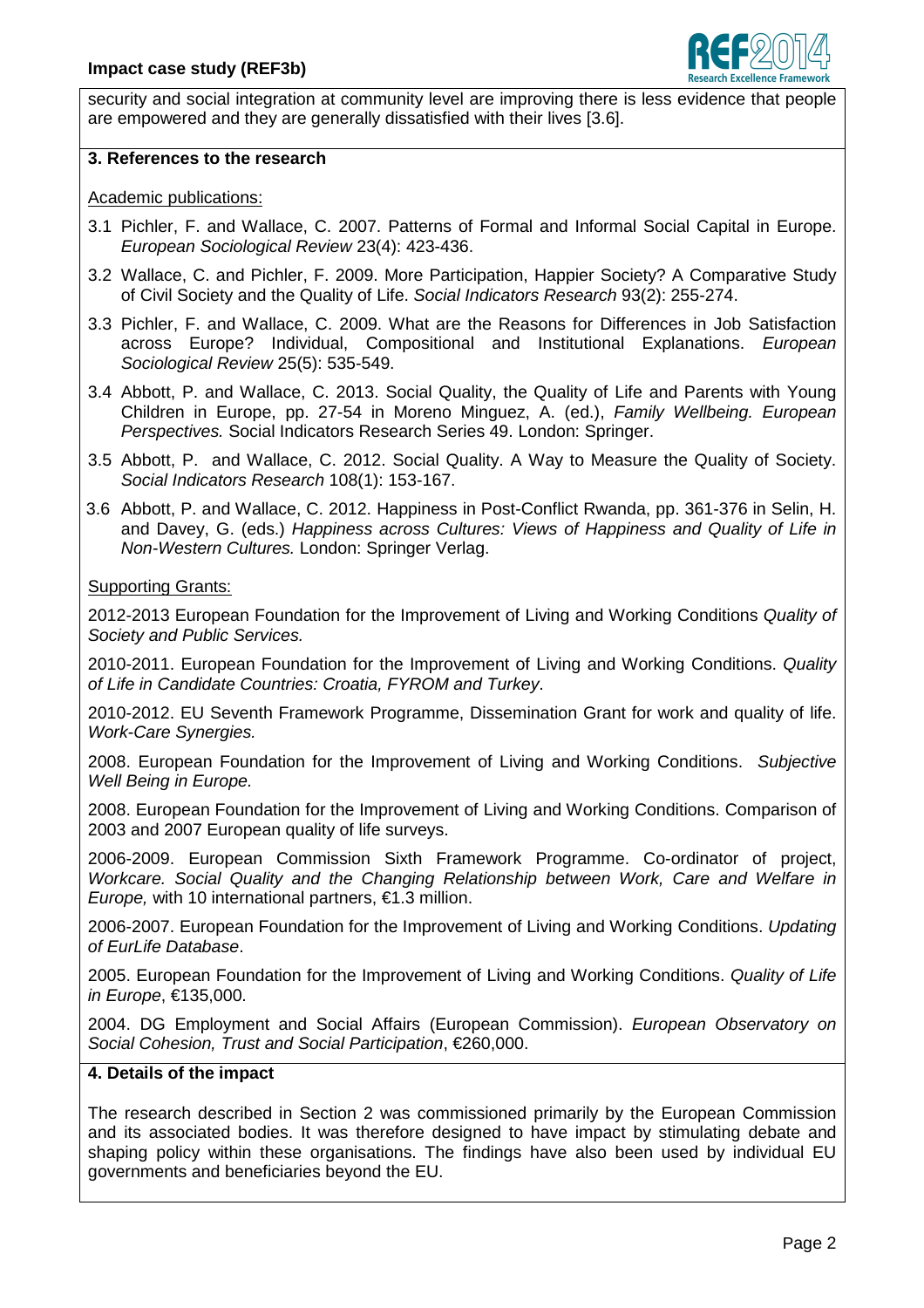

#### Europe-wide impact:

In June 2010 and November 2012, the Aberdeen team presented their findings to the Eurofound Board, which includes European Trade Union leaders and representatives from Employers' Federations, the European Commission and EU member states. Robert Anderson, who oversees all quality of life research at Eurofound, confirmed the importance of Aberdeen's work, saying that it had contributed "to the work of the Foundation which underpins social policy developments in Europe" by providing evidence for underpinning policies and discussions [5.1.] The research also informed a regional Eurofound meeting with representatives from Croatia, Macedonia and Turkey in Zagreb in November 2010, where it was presented to policymakers responsible for EU accession negotiations. The Aberdeen reports provided information on a range of social indicators to inform accession nations' efforts to meet European standards [5.2].

The Aberdeen team's findings have also been incorporated in the EurLIFE interactive database, a Eurofound project set up as a resource for policymakers wishing to access comparative quality of life data. Between January 2008 and July 2013, the database had more than 336,000 page views [5.3].

The European Foundation Reports and the EQLS surveys, to which the Aberdeen team have often contributed, were frequently used in policy documents and discussions at a European level between 2010 and 2013; this work was also repeatedly cited by the Council of Europe (3 times), the European Commission (31 times), the European Parliament (14 times), the European Economic and Social Committee (once), European Agencies (twice), European Social Partners (twice), European Thinktank's (3 times), EU NGOs (3 times) and International Agencies such as the OECD (twice), UNECE (once) and WHO (twice) [5.4].

Wallace gave a keynote address on her findings from the Eurofound research in June 2013 in Dublin at the 21<sup>st</sup> European Social Services Conference. This gathering was attended by over 360 European policy makers from 32 countries and organised by the European Social Network (an independent network for local public social services in Europe) in partnership with the Irish Presidency. [5.5] Among those present was the President of Ireland, Michael Higgins, who indirectly endorsed the work of Eurofound by stating that "it is time for socially driven politics based on normative theory."

#### Impact on individual countries:

For the benefit of individual countries, the Aberdeen team have distilled relevant findings on particular aspects of life quality. For the UK Work Foundation (a provider of research-based analysis, knowledge exchange and policy advice) the Aberdeen team presented their findings on quality of working life in two sessions in Edinburgh in 2010 and 2011. At the 2011 event, the Aberdeen team also organised a deliberative forum. The results were used to help inform the Scottish government's 2012 Parenting Strategy [5.6].

Individual country information has also been made available to policymakers and the general public via the Workcare Synergies project, a two-year dissemination scheme (2010/11) involving Portugal, Austria, Denmark, England, Scotland, Italy, Poland and Hungary. The information gathered for the scheme remains available on its website [5.7].

As a result of this work, Wallace was invited to Germany in January 2013 to present her social quality model to the Bertelsmann Foundation, an influential think tank. The Foundation used the model in their report, Social Cohesion Radar. An international comparison of social cohesion, published in July 2013 [5.8]. The report was widely picked up by the German national media, including Sueddeutsche Zeitung and Der Tagesspiegel, as well as Focus and Stern magazines.

In early 2013, Wallace was invited to present her Social Quality model in Hangzhou in China (designated City of Quality of Life by the Chinese Government) where the model had been used by city government since 2004 in its policies for urban development and to promote collaboration between different stakeholder groups. Since 2010, the Hangzhou city authorities have built further